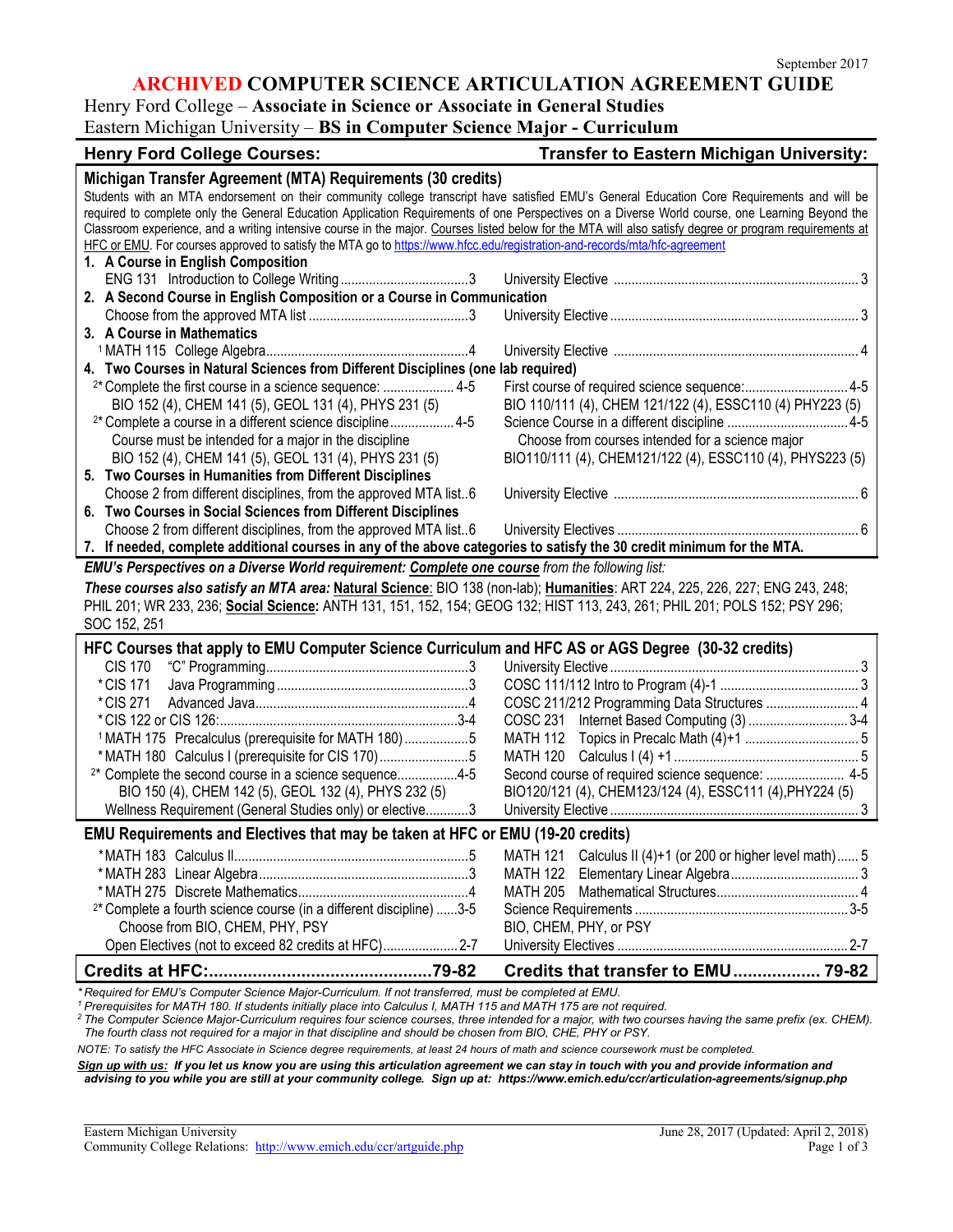### **ARCHIVED COMPUTER SCIENCE ARTICULATION AGREEMENT GUIDE**

Henry Ford College – **Associate in Science or Associate in General Studies** Eastern Michigan University – **BS in Computer Science Major - Curriculum**

| <b>Completion of EMU's</b><br><b>Computer Science - Curriculum</b><br>Major Requirements (42-45 credits)                                                                                                                                                                                           | Sample Sequence for completing this program:<br>Courses may not be offered every semester. Consult the<br>program advisor for develop a program of study. |
|----------------------------------------------------------------------------------------------------------------------------------------------------------------------------------------------------------------------------------------------------------------------------------------------------|-----------------------------------------------------------------------------------------------------------------------------------------------------------|
| <b>Mathematics Requirements (3 credits)</b><br><b>Required Computer Science Courses (39 credits)</b>                                                                                                                                                                                               | <b>Fall Semester</b><br>$(14 \text{ credits})$                                                                                                            |
| <b>COSC 221</b><br>Algorithms and Data Structures 4<br>COSC 311<br><b>COSC 314</b><br>Computational Discrete Structures  4<br>COSC 321<br>COSC 341<br>COSC 423<br><b>COSC 439</b><br><b>COSC 444</b><br>Foundations of Automata and Languages  4                                                   | <b>Winter Semester</b><br>$(16 \text{ credits})$                                                                                                          |
| COSC 471<br>COSC 481W Software Engineering and Senior Project  4<br><b>LBC Requirement</b><br>$(0-3 \text{ credits})$<br>Students must complete one Learning Beyond the Classroom<br>course or noncredit experience offered by EMU. Consult<br>undergraduate catalog or major advisor for options. |                                                                                                                                                           |
|                                                                                                                                                                                                                                                                                                    |                                                                                                                                                           |

*\* A minimum of 124 credits is required to graduate. If sufficient credits are not transferred, additional credits will be required at EMU to satisfy the 124 credit minimum.*